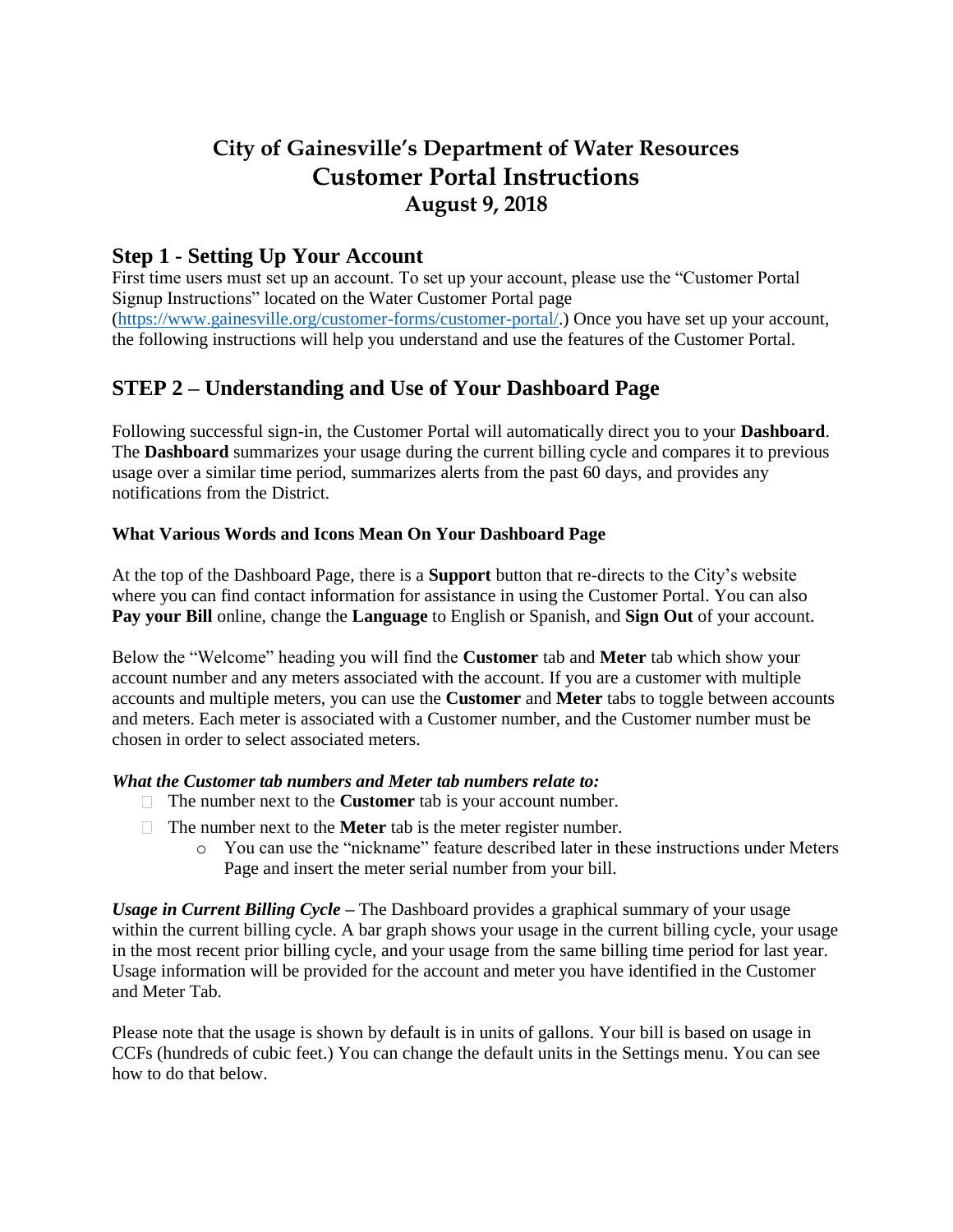#### *IF YOUR METER WAS RECENTLY INSTALLED, YOU MAY NOT HAVE ANY BAR CHART INFORMATION FOR THE PREVIOUS BILLING PERIOD AND LAST YEAR VALUES. AS TIME MOVES FORWARD, THE NEW AUTOMATED METER WILL CREATE YOUR HOURLY USAGE HISTORY.*

*Billing Cycle Data –* The Dashboard provides information about current and previous usage and correlates to the Billing Cycle Usage graph.

*Billing Cycle Threshold* – If a Billing Cycle Alert has been set up, you can monitor your percent consumption based on the threshold value you set. If you have not set up a Billing Cycle Alert, you can click the link to configure one.

*Alerts –* The Dashboard provides a summary of any Alerts that you received in the past 60 days. Click on an alert to dismiss it. You can set up various Alerts using the **Meters** Page or under **Settings**.

*Notifications –* The Dashboard also presents any notifications that the District may distribute periodically to customers.

# **STEP 3 – Understanding and Use of Your Usage Details Page**

On the left side of the Customer Portal, click on the **Usage Details** tab to go to the Usage Details page. The Usage Details Page provides details regarding your usage as well as rainfall and temperature data. This information can be displayed over time periods of 24 hours, 7 days, 30 days, and 12 months. Previous time periods can be displayed by using the forward and back arrows above the usage graph.

To choose a specific time frame, click on the blank boxes next to the **12 Months** button. A calendar will appear where you can chose specific dates. To show 24 hour usage for a specific day, choose the same date in both boxes. Usage and weather data is displayed when you hover the mouse over a specific bar or point on the graphs.

*Weather data is linked to the account's mailing address. If the mailing address location is significantly different than the meter location, this data may not be representative of temperature and rainfall near the meter.* 

The information shown on the Usage Detail Page can be downloaded by clicking the three lines in the upper right hand corner of the chart.

Please note that the usage is shown, unless you change the units in Settings, in the default units of gallons. Usage on your bill is shown in CCF, another common acronym for hundred cubic feet.

*Hourly and daily usage values are calculated and may show small differences compared to the metered amount that is used for billing.*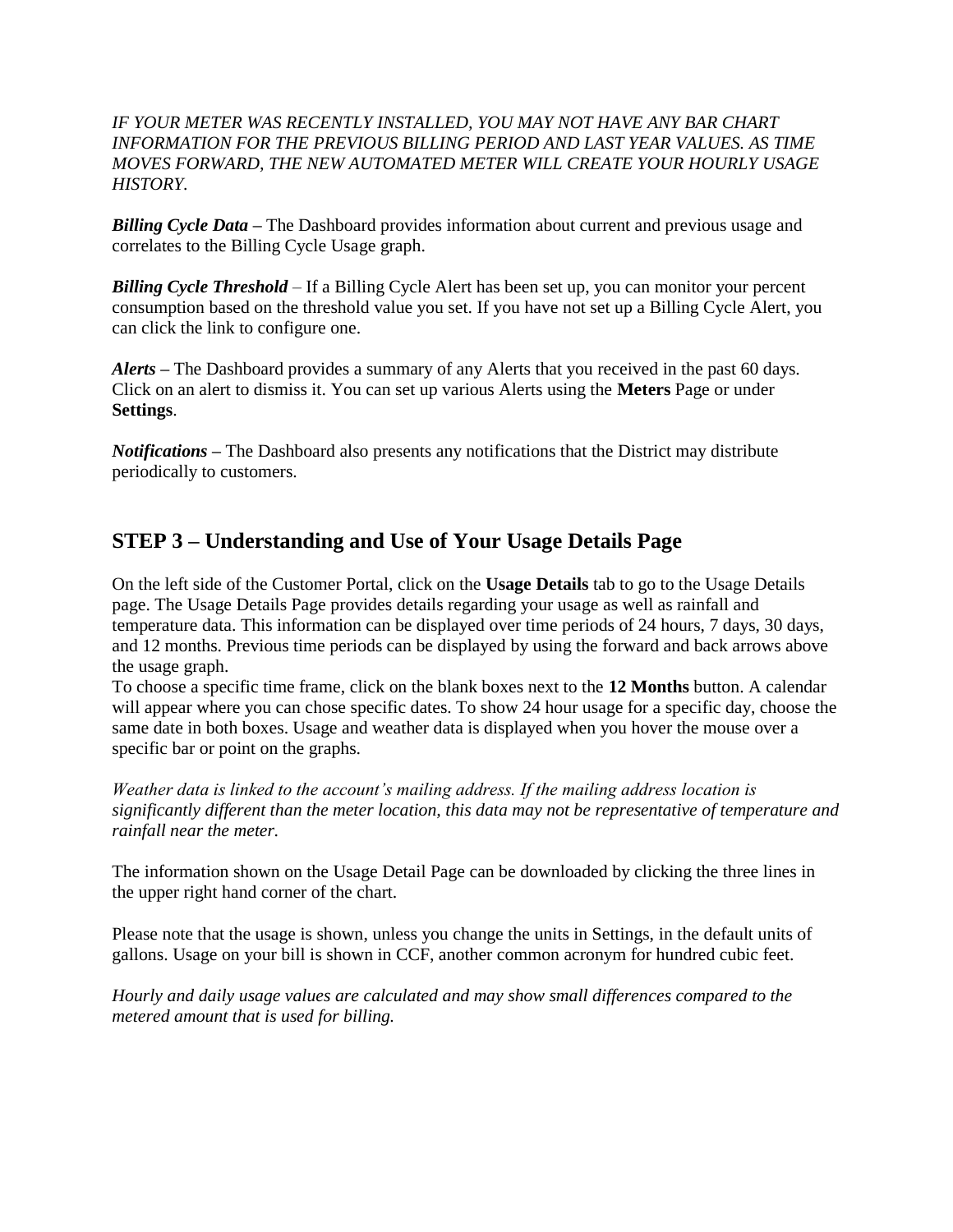## **STEP 4 – Understanding and Use of Your Meters Page**

On the left side of the Customer Portal, click on the **Meters** tab to go to the Meters page. The Meters page allows you to give **Nicknames** to meters, set up usage **Alerts**, and update alert recipients.

### *Types of Alerts:*

- *Daily Usage Alert*  As you evaluate your usage patterns, you will develop a better understanding of your typical daily usage at different times of the year. For example, during the summer months your typical daily usage may be influenced by your irrigation demands. Once you develop a better understanding of what your typical daily usage is, you will be able to set a daily usage alert that will tell you when your actual daily usage is higher than expected. Higher than expected daily usage could be a sign of a leak, over irrigation, or some other factor you can then correct.
- *Billing Cycle Usage Alert* –You can set an alert for the amount of water used in a defined billing cycle. This setting is helpful for conservation and/or managing water use and associated cost reduction. Keep in mind usage is typically seasonal with above average usage in summer months.
- *Multi-Day Alert -* If you have an irrigation system, the Multi-Day alert is helpful due to the difference in usage for days that irrigation is enabled. This Alert allows you to set a threshold on the amount of water used over a 7 day period.
- □ *Vacation Alerts* A vacation alert is provided so you can determine if a higher than expected volume of water is being used while you are on vacation. This alert overrides the daily usage alert for a given time period.

Click on the **Add Alert** tab to set up your alerts. Once you establish your alert parameters, click on the **Enabled** box and then the **Save** button to save the alert.

*It is your responsibility to determine and set alerts that best reflect your usage patterns. Please note that automated meters transmit reading data multiple times each day, however some individual transmissions may be blocked for a number of reasons. This can result in delays in receiving alerts.* 

The **Meters** page can also be used to **Add a Nickname.** This feature is helpful if you are a customer with multiple meters and you have a location specific designation that is used by you or your property manager to describe the meter on your property. Just click on the **Add a Nickname** box to add a nickname.

You can also designate other recipients to receive alert notifications by email or text message by clicking **Add Recipients**.